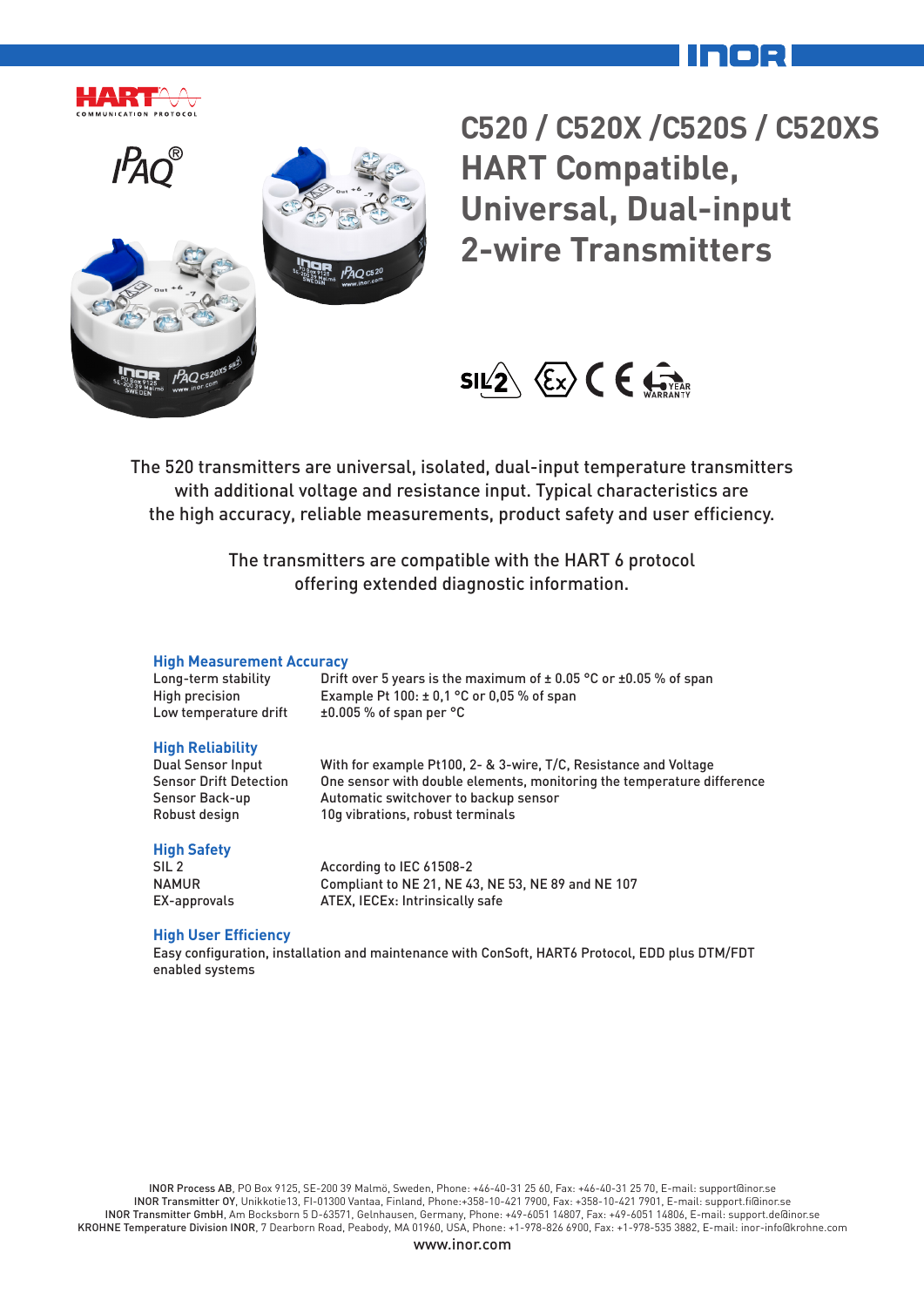### **Features of the 520 transmitters**

#### **Basic accuracy and long-term stability**

The combination of a high-efficient 50-point linearization and an electronic design based on the most precise and "zero-drift" technology results in a high basic accuracy and excellent long-term stability. The drift over 5 years is guaranteed to maximum of ±0.05 °C or ±0.05 % of the measuring span.

#### **Ambient temperature stability**

Features like continuous self-calibration of the input AD converter in every measurement cycle and a "zero-drift" current generation of the output DA converter have strongly reduced the ambient temperature influence to a minimum.

#### **Customized linearization**

For resistance and mV inputs, the 50-point Customized Linearization can provide a correct process value, in a choice of engineering units, for a sensor with non-linear input/output relation.

#### **Adjustable filtering**

For smoothing down instabilities on the input, an additional filter, with an adjustable filtering level can be activated.

#### **Sensor matching doubles the accuracy**

This function compensates for deviations (compared to actual standard values) in connected sensors. A reduction of the total measurement error, for the sensor/transmitter combination, of more than 50 % is typical.

#### **Sensor backup**

Dual-sensor input allows for backup between two sensors. Should a lead break or short-circuit be detected on one of the sensor circuits, an automatic switchover to the intact sensor will occur.

#### **Single-sensor or dual-sensor input**

The dual-sensor input for RTD, Resistance or Thermocouple allows for 3 output alternatives, each represented by a 4-20 mA signal:

- 1. The measured value of sensor 1
- 2. The measured value of sensor 2
- 3. A calculated value from sensor 1 and 2, e.g. Difference, Average, Minimum and Maximum.

#### **Sensor drift monitoring**

If an RTD or thermocouple with double sensor elements is used, the 520 transmitters can detect sensor drift by checking the reading from both elements. If the difference is above a user-defined level, this will be indicated in ConSoft and with a diagnostic HART message, and the output signal can be forced upscale or downscale.

#### **Sensor isolation monitoring**

The isolation resistance of thermocouples and RTD's as well as the cabling between sensor and transmitter is being monitored. If the isolation is below a user-defined level, this will be indicated in ConSoft and with a diagnostic HART message, and the output signal can be forced upscale or downscale. This feature requires an extra lead inside the thermocouple or RTD.

#### **Measurements with RTD's and potentiometers**

The 520 transmitters accept inputs from standardized Platinum RTDs acc. to IEC 60751 and JIS C 1604, Nickel RTD's acc. to DIN 43760 and Cu10 acc. to Edison Cu Windings No. 15.

Input for plain resistance, such as potentiometers, up to 4000  $\Omega$  is available.

2-, 3- or 4-wire connection can be chosen for single-input and 2- or 3-wire connection for dual-input (See Input connections below) .

#### **Measurements with Thermocouples and plain voltage**

The 520 transmitters accept inputs from 10 types of standardized thermo¬couples as well as plain mV input up to 1000 mV. For T/C input, the CJC (Cold Junction Compensation) is either fully automatic, by means of an internal accurate sensor, external with Pt100 sensor or fixed by entering an external CJ temperature.

#### **SIL 2 compliance**

Based on a hardware assessment according to IEC 61508-2, consisting of a FMEDA done by Exida, C520S and C520XS are suitable for use in SIL 2 rated Safety Instrumented Systems (SIS). See the Safety Manual for details.

#### **ConSoft configuration software**

The PC configuration software, ConSoft, is a versatile and user-friendly tool for transmitter configuration, loop check-up and sensor diagnostics. It runs on Windows NT, 2000, XP, Vista, Windows 7 and Windows 8. All features described in this data sheet are handled in a simple and fail-safe way.

ConSoft is part of the complete Configuration Kit ICON, which also contains a USB Interface and necessary cables.

#### **Configuration alternatives**

In addition to ConSoft (see above) the following configuration alternatives are available: Hand held communicator, e.g. FC375 (Emerson) Management systems, e.g. AMS (Emerson) and PDM (Siemens) EDD enabled systems – "520 EDD" available on our website. DTM/FDT enabled systems – "520 DTM" available on our website.

#### **HART 6 compliance**

The 520 transmitters are fully compliant with the HART 6 protocol as well as the previous HART 5.

HART 6 offers the possibility to receive diagnostic information such as sensor errors or sensor conditions, input wiring resistance too high, sensor backup mode, transmitter error etc. See User Instructions for details.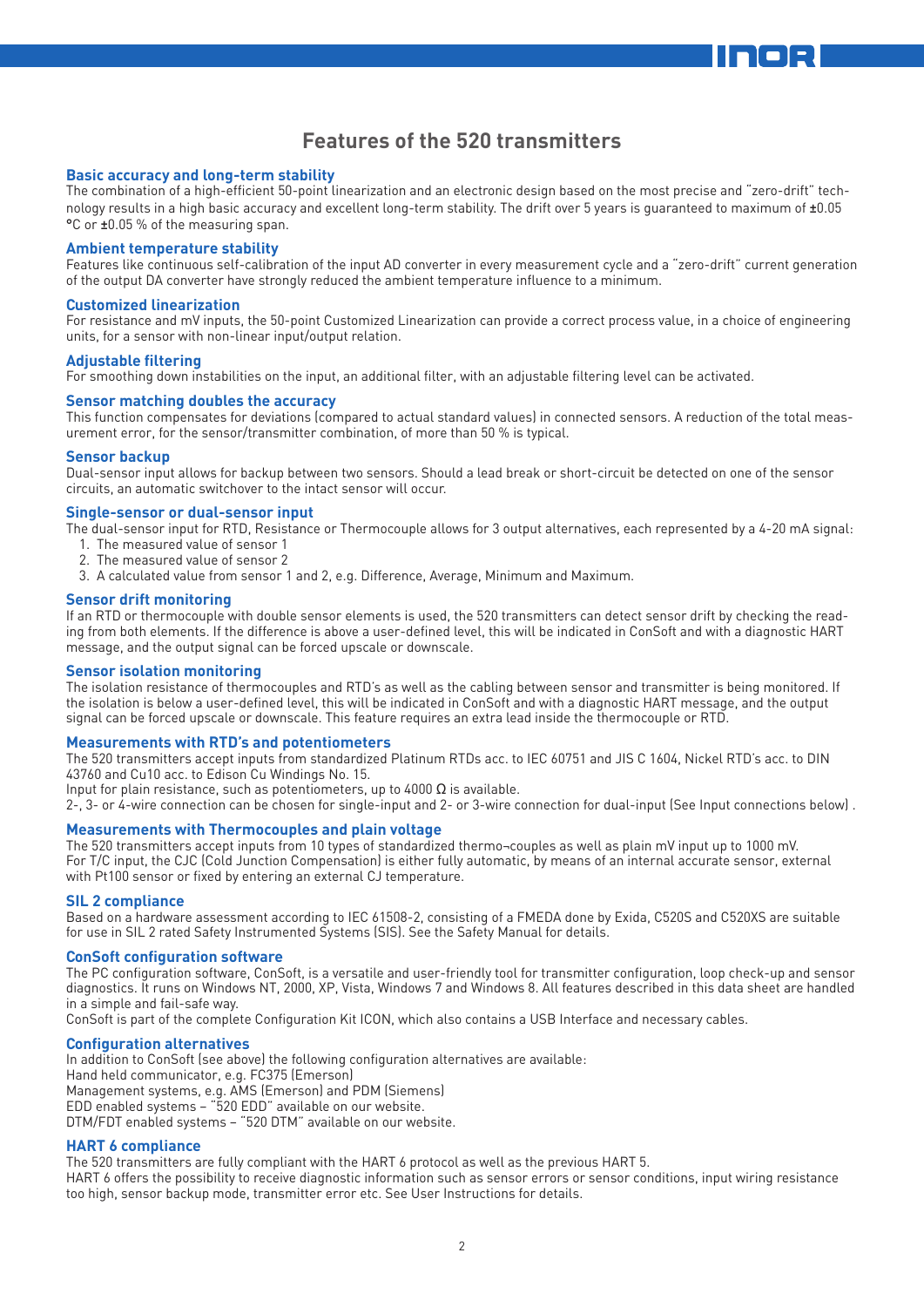# **IINOR**

# **Specifications**

|--|--|

| pav                                           |                                 |                                                                                  |  |
|-----------------------------------------------|---------------------------------|----------------------------------------------------------------------------------|--|
| Pt100                                         | $(IEC 60751, \alpha=0.00385)$   | $-200$ to $+850$ °C                                                              |  |
| $Pt X (10 \le X \le 1000)$                    | $(IEC 60751, \alpha=0.00385)$   | Corresp. to max. 4 000 $\Omega$                                                  |  |
| Pt100                                         | $[JIS C 1604, \alpha=0.003916]$ | $-200$ to $+850$ °C                                                              |  |
| <b>Ni100</b>                                  | (DIN 43760)                     | $-60$ to $+250$ °C                                                               |  |
| <b>Ni120</b>                                  | (Edison Curve No. 7)            | $-60$ to $+250$ °C                                                               |  |
| Ni1000                                        | (DIN 43760)                     | $-50$ to $+180$ °C                                                               |  |
| Cu10                                          | (Edison Copper Windings No. 15) | $-50$ to $+200$ °C                                                               |  |
| Input connection                              |                                 | See "Input connections" below                                                    |  |
| Sensor current                                |                                 | $5300 \mu A$                                                                     |  |
| Maximum sensor wire resistance                | 3- and 4-wire connection        | $50$ Ω/wire                                                                      |  |
|                                               | 2-wire connection               | Compensation for 0 to 40 $\Omega$ loop resistance                                |  |
|                                               |                                 |                                                                                  |  |
| <b>Input Resistance / Potentiometer</b>       |                                 |                                                                                  |  |
| Range                                         |                                 | 0 to 4000 $\Omega$                                                               |  |
| Range, potentiometer                          |                                 | 100 to 4000 $\Omega$                                                             |  |
| Zero adjustment                               |                                 | Within range                                                                     |  |
| Minimum span                                  |                                 | $10 \Omega$                                                                      |  |
| Customized linearization                      |                                 |                                                                                  |  |
| Sensor current                                |                                 | Up to 50 points                                                                  |  |
|                                               |                                 | $≤300 \mu A$                                                                     |  |
| Input connections                             |                                 | See "input connections" below                                                    |  |
| Maximum sensor wire resistance                |                                 | $50 \Omega /$ wire                                                               |  |
|                                               |                                 |                                                                                  |  |
| <b>Input Thermocouple</b>                     |                                 |                                                                                  |  |
| $T/C$ B                                       | Pt30Rh-Pt6Rh (IEC 60584)        | 400 to +1800 °C                                                                  |  |
| $T/C$ $C$                                     | <b>W5-Re (ASTM E 988)</b>       | 0 to +2315 °C                                                                    |  |
| $T/C$ D                                       | W3-Re (ASTM E 988)              | $0$ to +2315 °C                                                                  |  |
| T/CE                                          | NiCr-CuNi (IEC 60584)           | $-200$ to $+1000$ °C                                                             |  |
| T/CJ                                          | Fe-CuNi (IEC 60584)             | -200 to +1000 °C                                                                 |  |
| $T/C$ K                                       | NiCr-Ni (IEC 60584)             | $-200$ to $+1350$ °C                                                             |  |
| $T/C$ N                                       | NiCrSi-NiSi (IEC 60584)         | $-250$ to $+1300$ °C                                                             |  |
| T/C R                                         | Pt13Rh-Pt (IEC 60584)           | $-50$ to $+1750$ °C                                                              |  |
| T/CS                                          | Pt10Rh-Pt (IEC 60584)           | $-50$ to $+1750$ °C                                                              |  |
| T/CT                                          | Cu-CuNi (IEC 60584)             | $-200$ to $+400$ °C                                                              |  |
| Input impedance                               |                                 | $>10$ MQ                                                                         |  |
| Input connections                             |                                 | See "Input connections" below                                                    |  |
| Maximum wire loop resistance                  |                                 | $10000 \Omega$ (Including T/C sensor)                                            |  |
| Cold Junction Compensation (CJC)              |                                 | Internal, external (Pt100) or fixed                                              |  |
|                                               |                                 |                                                                                  |  |
| <b>Input Voltage</b>                          |                                 |                                                                                  |  |
| Range                                         |                                 | $-10$ to $+1000$ mV                                                              |  |
| Zero adjustment                               |                                 | Within range                                                                     |  |
| Minimum span                                  |                                 | 2 mV                                                                             |  |
| Customized linearization                      |                                 | Up to 50 points                                                                  |  |
| Input impedance                               |                                 | $>10$ M $\Omega$                                                                 |  |
| Input connections                             |                                 | See "Input connections" below                                                    |  |
| Maximum wire loop resistance                  |                                 | 500 $\Omega$                                                                     |  |
|                                               |                                 |                                                                                  |  |
| <b>Double inputs for RTD and Thermocouple</b> |                                 |                                                                                  |  |
| Measure mode                                  | Single temperature              | T1 or T2                                                                         |  |
|                                               | Differential temperature        | $T1 - T2$ or $T2 - T1$                                                           |  |
|                                               | Average temperature             | $0.5 * (T1 + T2)$                                                                |  |
|                                               | Minimum temperature             | Lowest of T1 and T2                                                              |  |
|                                               | Maximum temperature             | Highest of T1 and T2                                                             |  |
| Sensor Backup                                 | Single or Average mode          | Failure on one sensor activates automatic                                        |  |
|                                               |                                 | switchover to the other sensor                                                   |  |
| <b>Sensor Drift Monitoring</b>                | Single or Average mode          | Adjustable acceptance level of the<br>differential temperature of sensor 1 and 2 |  |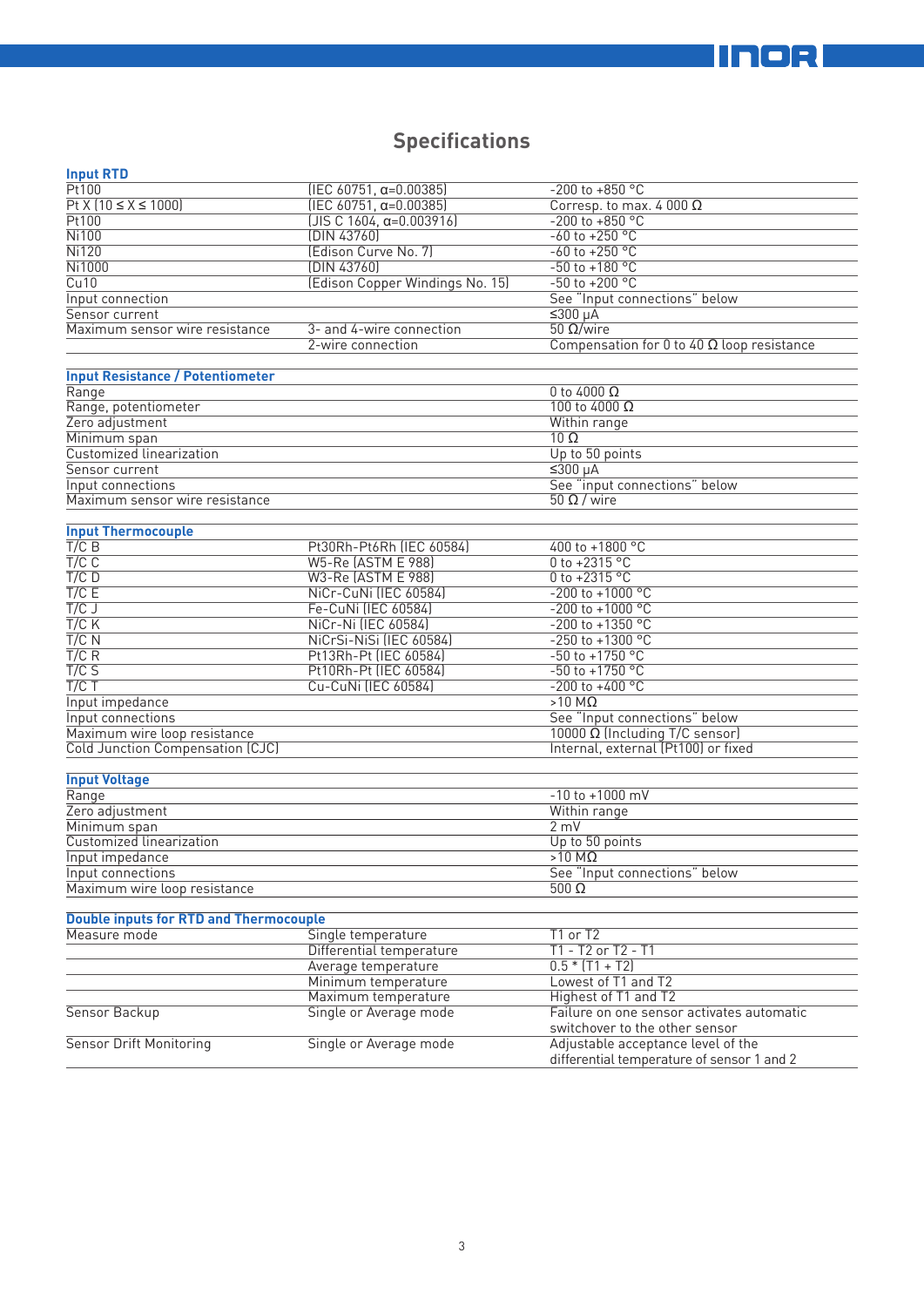

| <b>Output</b>                              |                      |                                                             |  |  |
|--------------------------------------------|----------------------|-------------------------------------------------------------|--|--|
| Output signal                              |                      | 4-20 mA, 20-4 mA or customized.                             |  |  |
|                                            |                      | Temperature linear for RTD & T/C                            |  |  |
| <b>HART</b> protocol                       |                      | HART <sub>6</sub>                                           |  |  |
| <b>HART</b> physical layer                 |                      | <b>FSK 1200</b>                                             |  |  |
| Representation                             |                      | T1 or T2 or Difference, Average, Min<br>or Max of T1 and T2 |  |  |
|                                            |                      |                                                             |  |  |
| Update time                                |                      | Single input: ~300 ms; Double input: ~600 ms<br>$1.5 \mu A$ |  |  |
| Resolution                                 |                      |                                                             |  |  |
| Adjustable output filtering                |                      | Level 0 to 7 (0=off)                                        |  |  |
| Permissible load                           |                      | 635 $\Omega$ @ 24 VDC incl. 250 $\Omega$ loop resistance    |  |  |
| <b>NAMUR Compliance</b>                    |                      | Current limitations and failure currents                    |  |  |
|                                            |                      | acc. to NAMUR, NE 43                                        |  |  |
|                                            |                      |                                                             |  |  |
| <b>Sensor Isolation Monitoring</b>         |                      |                                                             |  |  |
| Detection of low sensor isolation          |                      | Adjustable acceptance level for                             |  |  |
|                                            |                      | minimum isolation                                           |  |  |
| <b>Sensor Drift Monitoring</b>             |                      |                                                             |  |  |
| Detection of deviation between two sensors |                      | Adjustable acceptance level for maximum                     |  |  |
|                                            |                      | deviation                                                   |  |  |
|                                            |                      |                                                             |  |  |
| <b>Sensor Failure Effects</b>              |                      |                                                             |  |  |
| Output control acc. to NAMUR NE 43         |                      | Individual upscale/downscale action for Sensor              |  |  |
|                                            |                      | break, Sensor short-circuit, Sensor drift                   |  |  |
|                                            |                      | (only double RTD or T/C) and Low sensor isolation           |  |  |
| Output control acc. to NAMUR NE 89         |                      | Individual upscale/downscale action when                    |  |  |
|                                            |                      | Maximum sensor wire resistance exceeded.                    |  |  |
| Status information via HART communication  |                      | Sensor break, Sensor short-circuit, Sensor drift,           |  |  |
| acc. to NAMUR NE 107 and via ConSoft       |                      | Low sensor isolation and Sensor redundancy                  |  |  |
|                                            |                      | switchover (Sensor backup)                                  |  |  |
|                                            |                      |                                                             |  |  |
| <b>General data</b>                        |                      |                                                             |  |  |
| Line frequency rejection                   |                      | Selectable 50 Hz, 60 Hz or 50/60 Hz                         |  |  |
| <b>Isolation</b>                           |                      | 1500 VAC, 1 min                                             |  |  |
| Ex-approvals                               | C520X/C520XS         | ATEX: II 1G Ex ia IIC T6T4 Ga                               |  |  |
|                                            |                      | IECEx: Ex ia IIC T6T4 Ga                                    |  |  |
| Power supply, polarity protected           | C520/C520S           | 10 to 36 VDC, Standard power supply                         |  |  |
|                                            | C520X/C520XS         | 10 to 30 VDC, I.S. power supply                             |  |  |
| <b>Environment conditions</b>              |                      |                                                             |  |  |
| Ambient temperature                        | Storage              | $-40$ to $+85$ °C                                           |  |  |
|                                            | Operating            | $-40$ to $+85$ °C                                           |  |  |
| Humidity                                   |                      | 5 to 95 %RH                                                 |  |  |
| Vibration                                  |                      | Acc. to IEC 60068-2-6, test Fc, 10 to 2000 Hz, 10 g         |  |  |
| <b>Shock</b>                               |                      | Acc. to IEC-60068-2-31, test Ec                             |  |  |
| <b>EMC</b>                                 | Standards            | EN 61326-1:2006; EN 61326-3-1:2009, NAMUR                   |  |  |
|                                            |                      | <b>NE 21</b>                                                |  |  |
|                                            | Immunity performance | Criteria A, Surge test influence max. ±0.5 %                |  |  |
|                                            |                      | of span                                                     |  |  |
|                                            |                      |                                                             |  |  |
| <b>Housing</b>                             |                      |                                                             |  |  |
| Mounting                                   |                      | DIN B head or larger, DIN-rail (with adapter)               |  |  |
| Material                                   |                      | PC/ABS, RoHS compliant                                      |  |  |
| Flammability acc. to UL                    |                      | V0                                                          |  |  |
| Connection<br>Single/stranded wires        |                      | Max. 1.5 mm <sup>2</sup> , AWG 16                           |  |  |
| Weight                                     |                      | 50q                                                         |  |  |
| Protection, housing / terminals            |                      | IP 65 / IP 00                                               |  |  |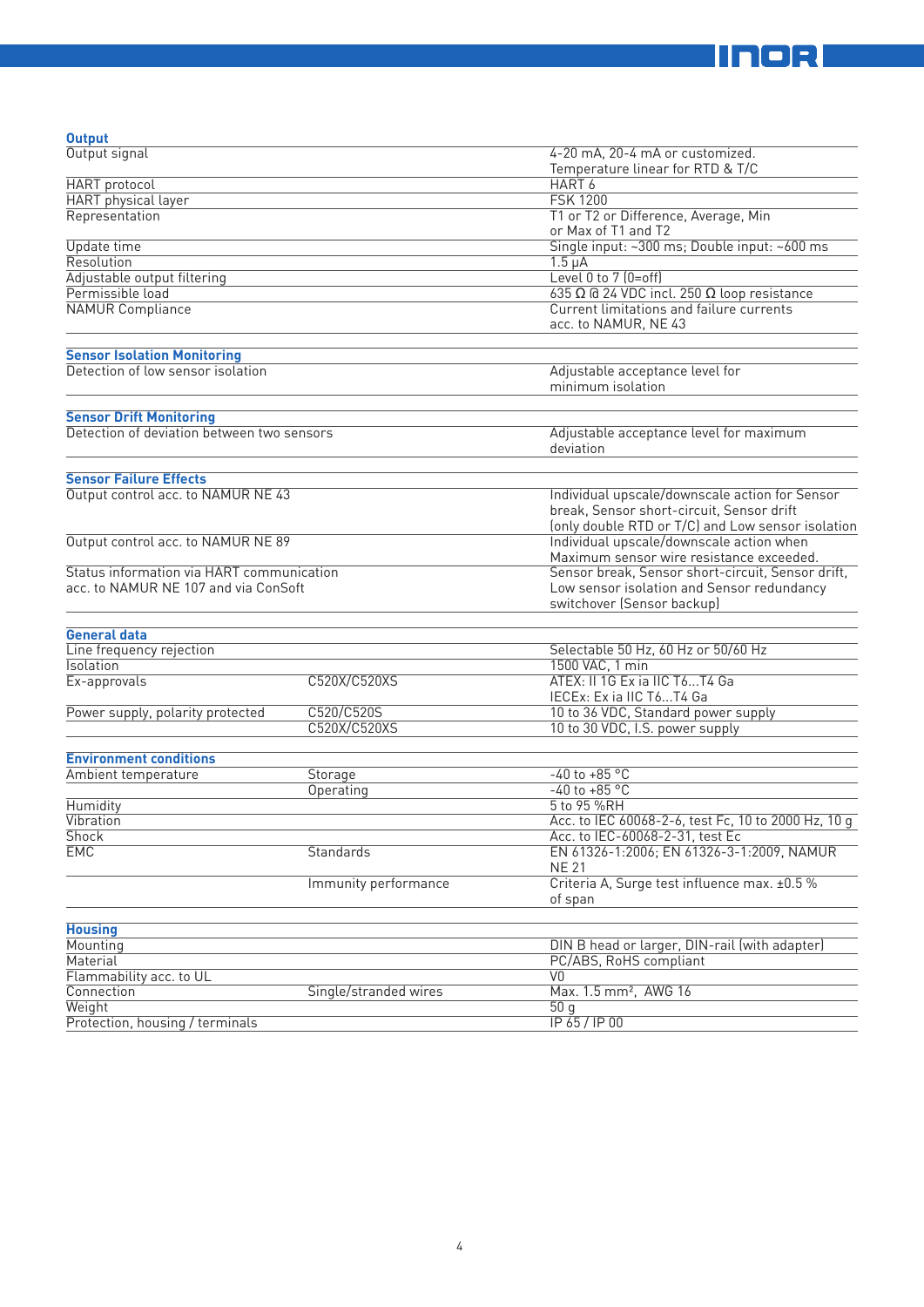

#### **Accuracy and stability**

| Accuracy (reference 20 °C)       | RTD and Thermocouple                      | See table below                                       |  |
|----------------------------------|-------------------------------------------|-------------------------------------------------------|--|
|                                  | Resistance Digital accuracy <sup>1)</sup> | 0-1000 Ω: Max of $\pm 20$ mΩ or $\pm 0.020$ % of MV   |  |
|                                  |                                           | 1000-4000 Ω: ±0.025 % of MV or max 0.5 Ω              |  |
|                                  | Resistance Analog accuracy <sup>1)</sup>  | $\pm 0.03$ % of span                                  |  |
|                                  | Voltage Digital accuracy <sup>1)</sup>    | ±5 µV or ±0.010 % of MV                               |  |
|                                  | Voltage Analog accuracy <sup>1)</sup>     | $\pm 0.03$ % of span                                  |  |
| Temperature influence            | RTD and Thermocouple                      | See table below                                       |  |
|                                  | Resistance                                | $\pm 0.005$ % of span per °C                          |  |
|                                  | Voltage                                   | $\pm 0.005$ % of span per $^{\circ}$ C                |  |
| Cold Junction Compensation (CJC) |                                           | $\pm 0.5$ °C within ambient temperature -40 to +85 °C |  |
| Temperature influence CJC        |                                           | $±0.005$ °C per °C                                    |  |
| Sensor wire influence            | RTD and Resistance, 2-wire                | Adjustable wire resistance compensation               |  |
|                                  | RTD and Resistance, 3-wire                | Negligible, with equal wire resistance                |  |
|                                  | RTD and Resistance, 4-wire                | Negligible                                            |  |
|                                  | Thermocouple and Voltage                  | Negligible                                            |  |
| Supply voltage influence         | Within specified limits                   | $\overline{50.001\%}$ of span per V                   |  |
| Long-term drift                  |                                           | Max of $\pm 0.01$ °C or $\pm 0.01$ % of span per year |  |
|                                  |                                           |                                                       |  |

 $\frac{1}{10}$  Total accuracy = Sum of digital and analog accuracy, calculated as an RMS (Root Mean Square) value

# **Accuracy specifications and minimum spans for RTD and Thermocouples**

#### **Conformance level 95 % (2**σ**)**

| Input type            | <b>Temperature range</b>     | Minimum span   | <b>Accuracy</b>                                    | <b>Temperature Influence</b>          |
|-----------------------|------------------------------|----------------|----------------------------------------------------|---------------------------------------|
|                       |                              |                | Maximum of:                                        | (Deviation from ref. temp. 20 °C)     |
| RTD Pt100             | $-200$ to $+850$ °C          | $10^{\circ}$ C | $\pm 0.1$ °C or $\pm 0.05$ % of span               | $\pm 0.005$ % of span per °C          |
| RTD PtX <sup>11</sup> | Corresp. to max. 4 $k\Omega$ | $10^{\circ}$ C | $\pm 0.1$ °C or $\pm 0.05$ % of span               | $±0.005$ % of span per °C             |
| <b>RTD Ni 100</b>     | $-60$ to $+250$ °C           | $10^{\circ}$ C | $\pm 0.1$ °C or $\pm 0.05$ % of span               | $\pm 0.005$ % of span per $\degree$ C |
| <b>RTD Ni 120</b>     | $-60$ to $+250$ °C           | $10^{\circ}$ C | $\pm 0.1$ °C or $\pm 0.05$ % of span               | $\pm 0.005$ % of span per $\degree$ C |
| <b>RTD Ni 1000</b>    | $-50$ to $+180$ °C           | $10^{\circ}$ C | $\pm 0.1$ °C or $\pm 0.05$ % of span               | $±0.005$ % of span per °C             |
| RTD Cu10              | $-50$ to $+200$ °C           | 83 °C          | $\pm 1.5$ °C or $\pm 0.1$ % of span                | $\pm 0.01$ % of span per °C           |
| $T/C$ type $B$        | +400 to +1800 $^{\circ}$ C   | 700 °C         | $\pm$ 1 °C or $\pm$ 0.1 % of span <sup>2)</sup>    | $±0.005$ % of span per °C             |
| $T/C$ type $C$        | 0 to $+2315$ °C              | 200 °C         | $\pm$ 1 °C or $\pm$ 0.1 % of span <sup>2)</sup>    | $±0.005$ % of span per $°C$           |
| $T/C$ type $D$        | 0 to $+2315$ °C              | 200 °C         | $\pm 1$ °C or $\pm 0.1$ % of span <sup>2)</sup>    | $±0.005$ % of span per °C             |
| $T/C$ type $E$        | $-200$ to $+1000$ °C         | 50 °C          | $\pm 0.25$ °C or $\pm 0.1$ % of span <sup>2)</sup> | $\pm 0.005$ % of span per $\degree$ C |
| $T/C$ type $J$        | $-200$ to $+1000$ °C         | 50 °C          | $\pm 0.25$ °C or $\pm 0.1$ % of span <sup>2)</sup> | $\pm 0.005$ % of span per $\degree$ C |
| $T/C$ type $K$        | $-200$ to $+1350$ °C         | 50 °C          | $\pm 0.25$ °C or $\pm 0.1$ % of span <sup>2)</sup> | $\pm 0.005$ % of span per $\degree$ C |
| $T/C$ type $N$        | $-100$ to $+1300$ °C         | 100 °C         | $\pm 0.25$ °C or $\pm 0.1$ % of span <sup>2)</sup> | $\pm 0.005$ % of span per $\degree$ C |
| $T/C$ type $N$        | $-250$ to $-100$ °C          | 100 °C         | $\pm$ 1 °C <sup>2]</sup>                           | $\pm 0.05$ % of span per $\degree$ C  |
| $T/C$ type $R$        | $-50$ to $+1750$ °C          | 300 °C         | $\pm$ 1 °C or $\pm$ 0.1 % of span <sup>2)</sup>    | $±0.005$ % of span per °C             |
| $T/C$ type S          | $-50$ to $+1750$ °C          | 300 °C         | $\pm 1$ °C or $\pm 0.1$ % of span <sup>2)</sup>    | $\pm 0.005$ % of span per $\degree$ C |
| $T/C$ type $T$        | $-200$ to $+400$ °C          | 50 °C          | $\pm 0.25$ °C or $\pm 0.1$ % of span <sup>2)</sup> | $\pm 0.005$ % of span per $\degree$ C |
|                       |                              |                |                                                    |                                       |

1)  $(10 \le X \le 1000)$  2) CJC error is not included